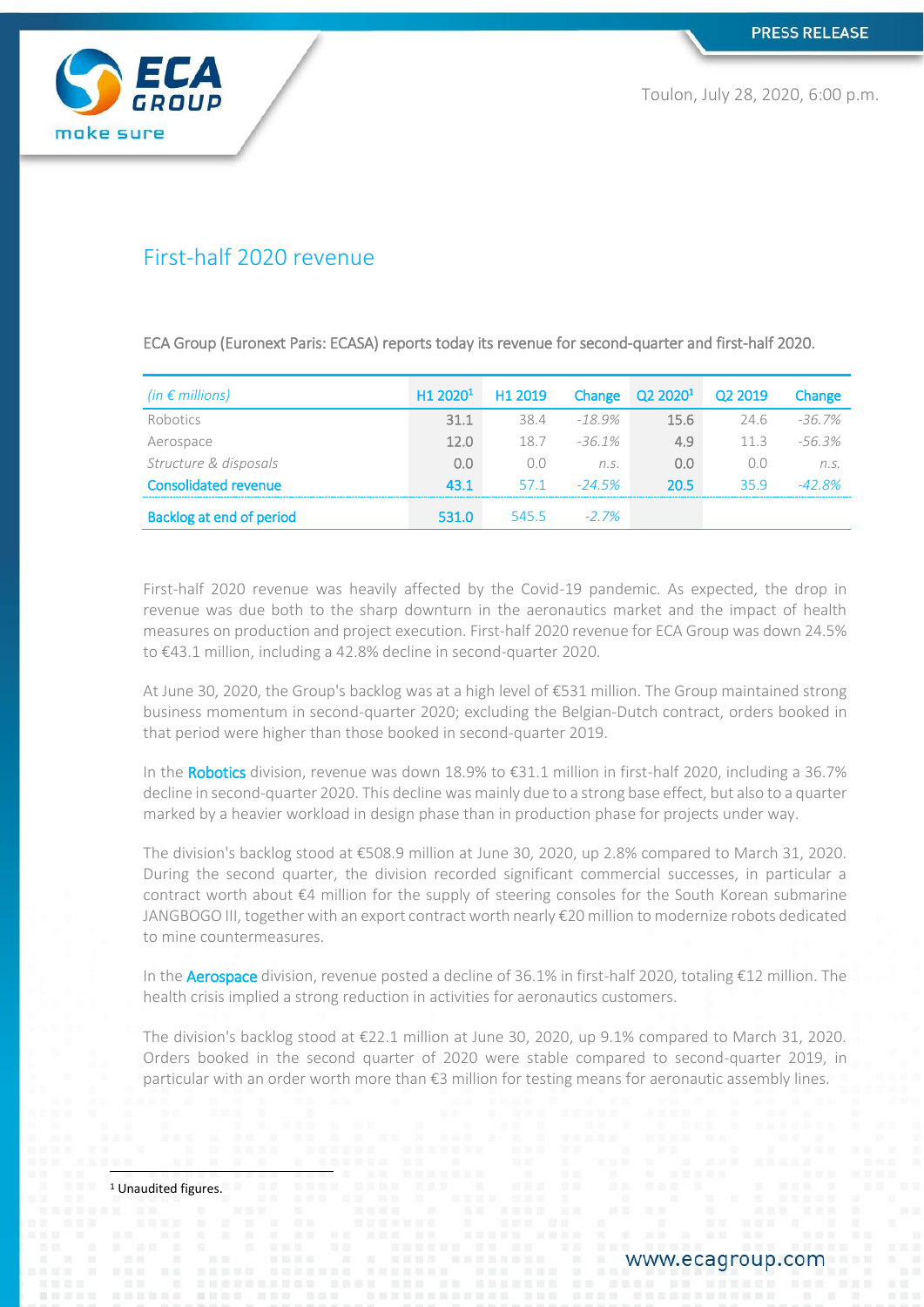

# 2020 outlook

The health situation and macroeconomic environment remain uncertain, especially in the Aerospace division, which could be affected in the long term. In this context, the Group will accelerate its plan launched in 2018 to implement commercial and technology synergies between its divisions.

The business slowdown will affect the profitability of the first-half year. Moreover, the Group is conducting an in-depth review of the consequences of the crisis and, in particular, any impairment losses. This depreciation would have no effect on cash.

The Group is confident in its outlook and expects revenue to recover in second-half 2020, while remaining cautious with respect to uncertainties linked to the macroeconomic environment. The Group has an excellent backlog of more than four years of revenue, a solid financial position with available cash of €24 million at June 30, 2020, and is positioned on markets – in particular defense– that should be preserved in the short and medium term.

Thus, ECA Group is expecting to sign an export contract worth more than €20 million in third-quarter 2020, for the supply of mine countermeasure systems. This new four-year project reflects the strong momentum of the Group's technologies.

# Next financial release

### First-half 2020 results released on Tuesday, September 22, 2020, after market closing.

Guénaël Guillerme, Chief Executive Officer, and Loïc Le Berre, Groupe Gorgé Chief Finance Officer, will comment on ECA Group's results at this time and answer questions from the financial community during a conference call in French starting on Wednesday, September 23 at 11:30 a.m.

Conference call details will be available one week before the conference in the Investor Relations section of ECA Group's website: <https://www.ecagroup.com/en/investors/documents>

A presentation and replay of the conference call will be available on ECA Group's website, [www.ecagroup.com.](http://www.ecagroup.com/)

Follow us: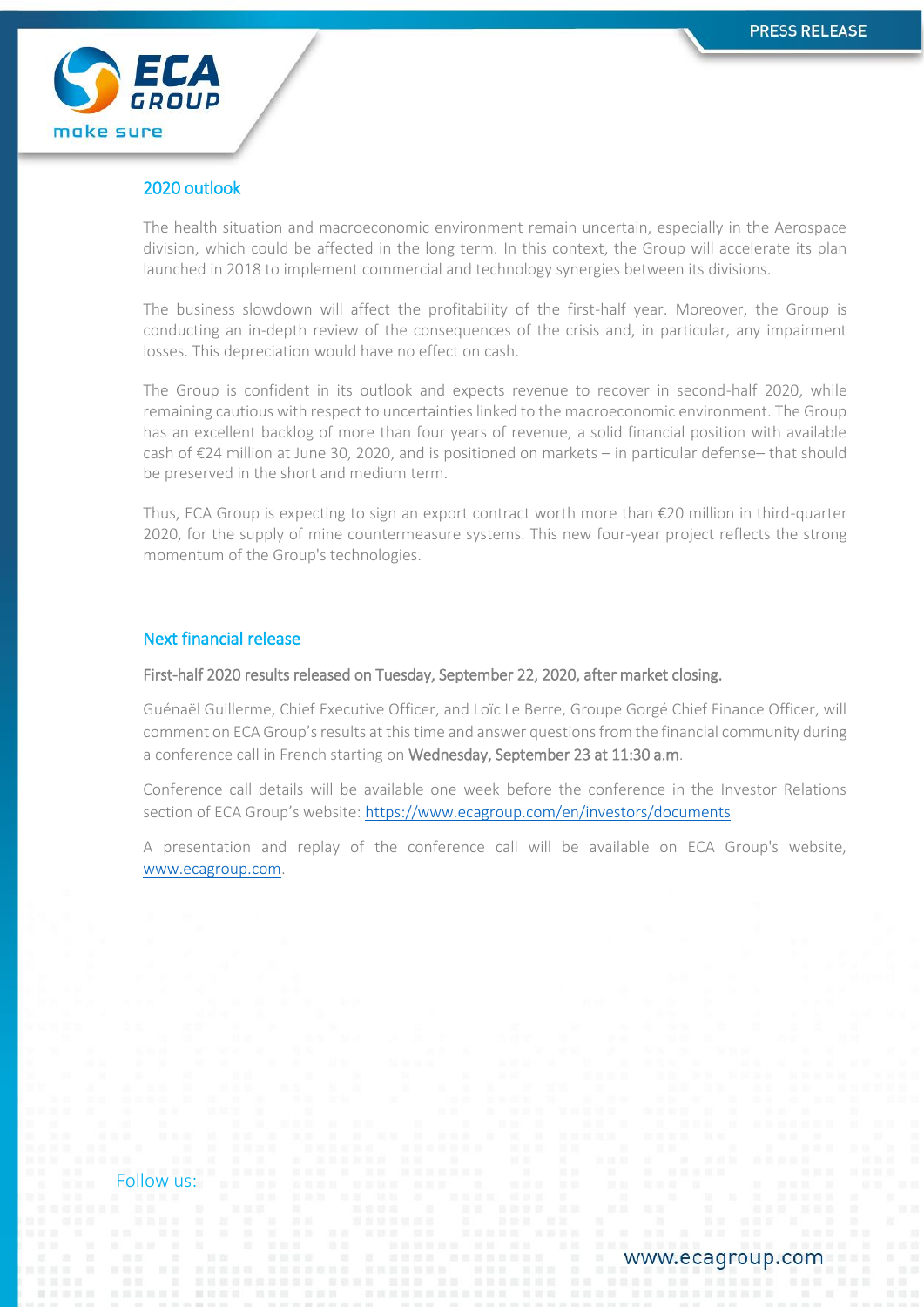



## Visit our website to follow our [News & events](https://www.ecagroup.com/en/news-stories)

#### Forward looking statement

This press release could contain statements on past events and forward-looking statements including statements regarding future goals or targets. Forward-looking statements reflect current expectations for results and future events.

Such forward-looking statements and targets depend on known and unknown risks, uncertainties and other factors that may cause actual results, performance or events to differ materially from those anticipated herein. All these risks and uncertainties could affect the Group's future ability to achieve its targets. Risks, uncertainties and other factors that could cause actual results to differ materially from the results anticipated in the forward-looking statements and targets include, among other things: the risks and uncertainties mentioned in the press release; the strength of competition; the continuing growth of the market; currency fluctuations; interest rate fluctuations; raw material price fluctuations; armed conflicts or political instability; control of costs and expenses; changes in tax legislation, rules, regulation or enforcement; our ability to successfully keep pace with technology changes; our ability to attract and retain qualified personnel and key personnel; the evolution, interpretation and uniform application and enforcement of International Financial Reporting Standards (IFRS), according to which we prepare our financial statements; supply chain and manufacturing bottlenecks; the performance of our business partners (subcontractors, agents, suppliers, etc.).

Some of these risk factors are set forth and detailed in our Universal Registration Document including the annual financial report filed with the French Autorité des Marchés Financiers). This list of risks, uncertainties and other factors is not limitative. Other non- anticipated, unknown or unforeseeable factors could also have material adverse effect on our targets.

### ECA Group

Recognized for its expertise in robotics, automation systems, simulation and industrial processes, ECA Group has been developing complete, innovative technological solutions for complex missions in hostile and confined environments since 1936. Its product offering is designed for an international client base that is demanding, both in terms of safety and effectiveness. The Group's main markets are in the defense, maritime, aeronautics, simulation, industrial and energy sectors. In 2019, the Group reported revenue of €112.5 million across its two divisions: Robotics and Aerospace.

ECA Group is a Groupe Gorgé company.

The ECA Group is listed on Euronext Paris Compartment B. ISIN Code: FR0010099515 | Ticker Code: ECASA – Bloomberg Code: ECASA

### **Contacts**

#### Press

Meliha BOUCHER Marketing, Communication and Press Director T: +33 (0) 4 94 08 90 00 [boucher.m@ecagroup.com](mailto:boucher.m@ecagroup.com)

Manon CLAIRET Financial Press Relations T: +33(0)1 53 67 36 73 [mclairet@actus.fr](mailto:mclairet@actus.fr)

#### Investors

Elodie ROBBE-MOUILLOT Analyst/Investor Relations T: +33 (0)1 44 77 94 77 [investors@groupe-gorge.com](mailto:investors@groupe-gorge.com)

Anne-Pauline PETUREAUX Individual Shareholder Relations T: +33 (0)1 53 67 36 72 [apetureaux@actus.fr](mailto:apetureaux@actus.fr)